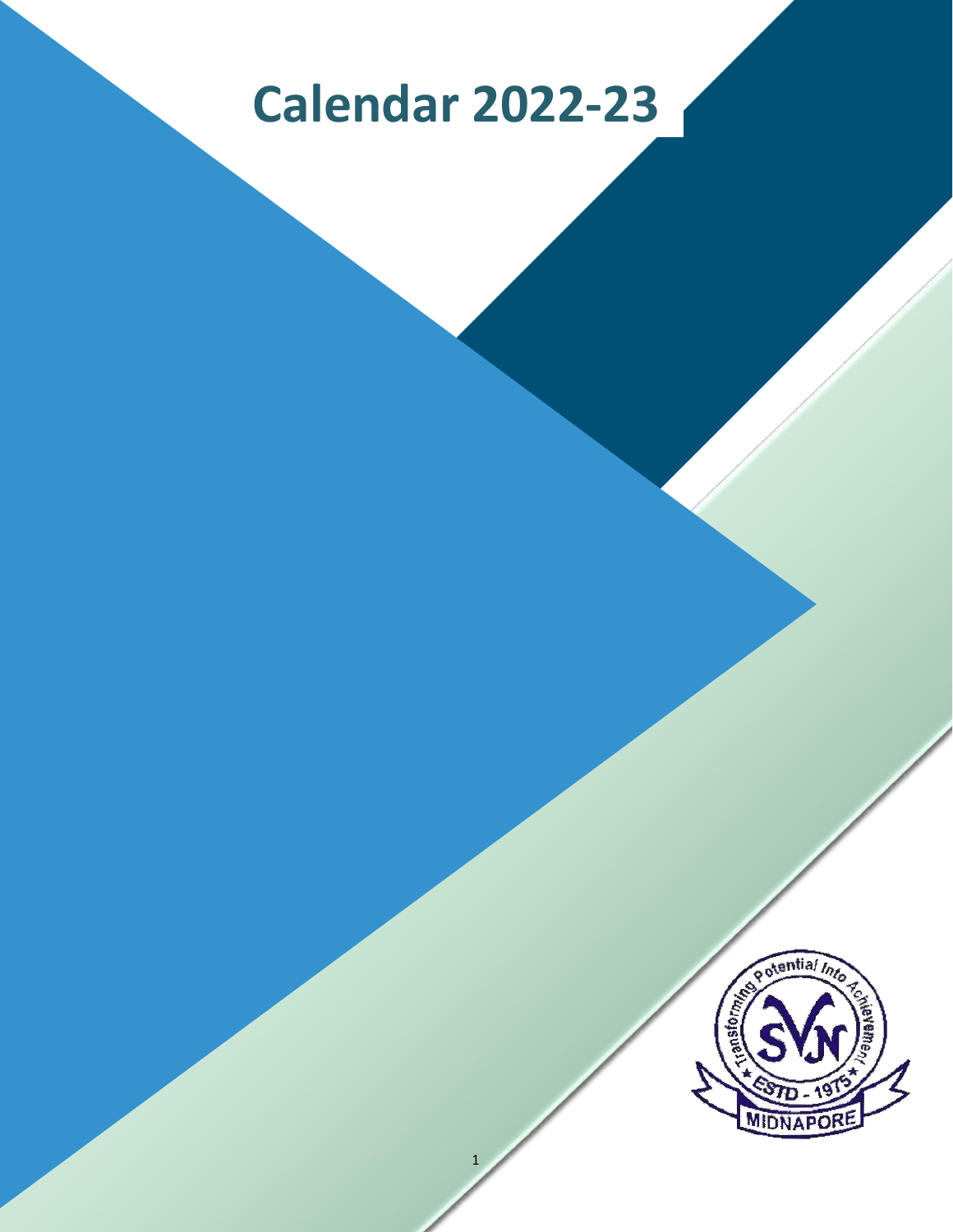# RULES & REGULATIONS

- Regularity of attendance must be maintained. Those who will have less than 75% attendance will be barred from taking the Annual Examination.
- No student is allowed to leave the school premises without proper authorization. Application for early departure must reach the office of the Principal within 15 minutes of the Prayer bell.
- Pupils are responsible for the safe custody of their belongings and books. Each article should bear the child's name. Books should be covered and labelled.
- Any damage done to school property should be made good by the pupil concerned. Wearing of ornaments and carrying of mobile phones is strictly forbidden in the school.
- A student who remains absent from school without intimation for 15 continuous working days, will have his / her name struck off the rolls and will be readmitted on payment of readmission charges that are applicable. Non-collegiate fine may also be charged depending on the case of low attendance.
- Whole year's fees may be deposited at a time. Fees must be paid every month. A fine of 50/- will be charged for payment made after the month gets over.
- All payments are to be made through online at [www.vsn.ac.in.](http://www.vsn.ac.in/)
- Fees should be paid in advance for the Summer, Puja and Christmas Vacations.
- Pupils whose fees are over six months in arrears will have their names struck off the rolls and will be readmitted on payment of arrears and new admission charges.
- The students who have cleared the school fees for all the previous months prior to the examinations will be eligible to appear the Half Yearly Examination. To appear the Annual Examination school fees of the entire session till March must be cleared.
- Half-Yearly and Annual Examination Answer Papers will be shown to the guardians ONLY on the fixed date and only to those who have paid the school fees up to date.
- For obtaining transfer certificate the outgoing student will be required to pay. Rs.1500.00 as certificate fee and monthly tuition fees for as many months as the student will spend in the session in which he/she will take transfer and proportionate annual charges. If, however, a request for transfer certificate reaches our office six months after the beginning of the session full annual charges will have to be paid.

## **CONDITIONS OF ELIGIBILITY FOR ADMISSION TO CLASS XI (ISC)**

- 1. Candidates who have been awarded Pass Certificates in the Indian Certificate of Secondary Education Examination with passes in five subjects including English and a second language are eligible to be admitted for preparation in courses of study leading to the Indian School Certificate Examinations.
- 2. (a) The eligibility of candidates who have been awarded Pass Certificates in an equivalent examination conducted by another Examining Board will be decided by the Chief Executive and Secretary of the Council. The conditions of eligibility are as follows:

(i) The candidate must have been awarded a pass Certificate in accordance with the requirements of the Board at an equivalent examination taken at one and the same sitting.

(ii) The candidate must have obtained pass marks in accordance with the Regulations of the Board in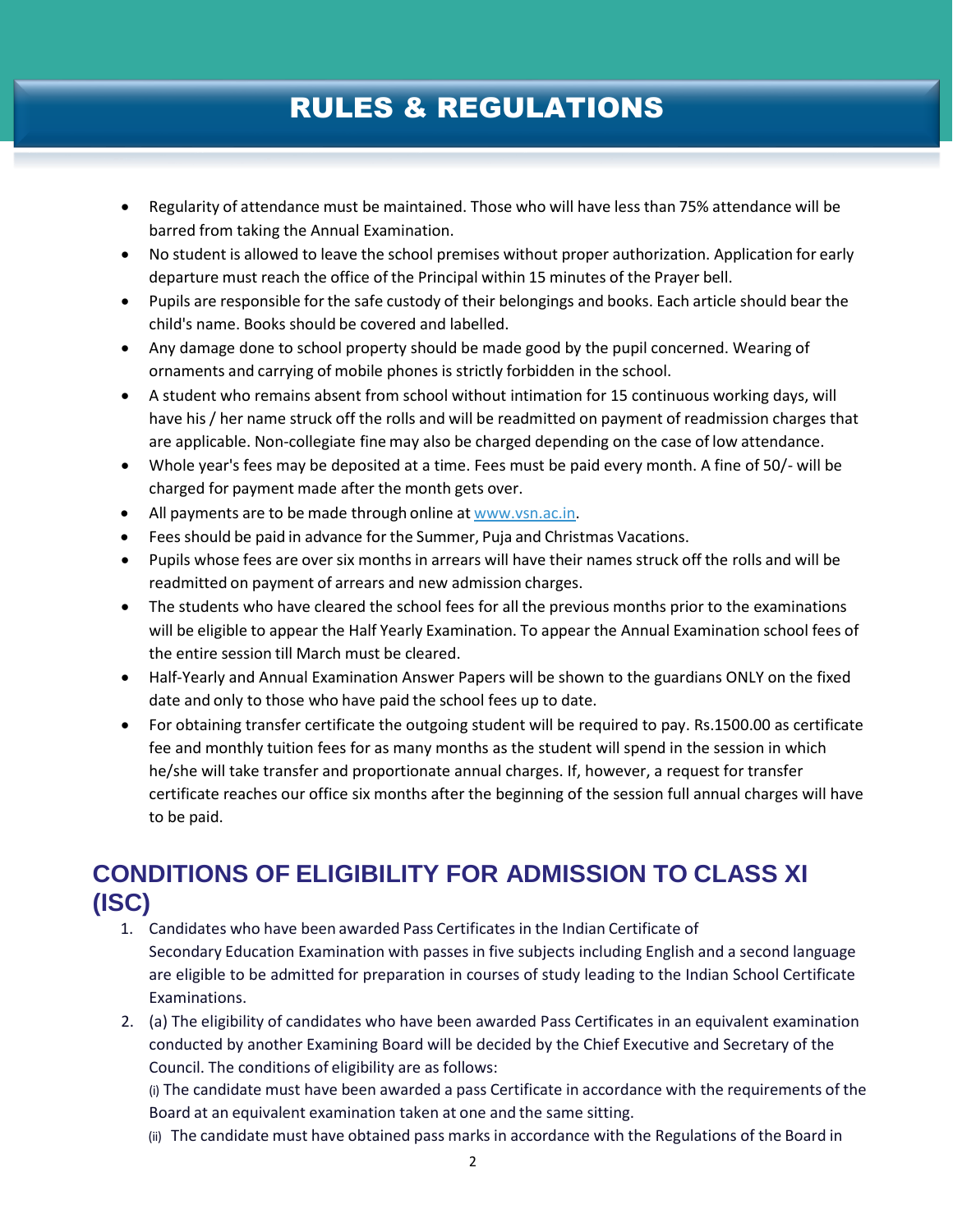(a) English (b) a Second Language (as distinct from English) and (c) three other written subjects, accepted by the Council.

#### Note: This provision does not apply in cases where the Board does not have provision for the teaching of a **Second Language at all.**

(b) A candidate who has been awarded a Pass Certificate by another Examining Board will be admitted provisionally. If the candidate is found to be eligible, the Council will issue an Eligibility Certificate to the Head of the School concerned in respect of the candidate, only then the admission will be confirmed. If not, the fees paid are non-refundable.

# **SCHOOL UNIFORM**

#### Boys:

**Lower Nursery to KG.: \***Half sleeved cheque red shirt in prescribed pattern with

**school monogram on pocket. Deep grey half pant (with straps over the shoulders), white socks with three grey stripes & black shoes. School belt & tie are also compulsory. Class I to Class-IV.: Same as above\*. Deep grey half pant (without the straps over the shoulders)**

**Class-V to Class-XII:**same as above\* with full-length trousersto be used.

#### **Girls**

**Lower Nursery to K.G.: \*\*Half sleeved cheque red shirt in prescribed pattern with school monogram on pocket. Deep grey skirt (with straps over the shoulders), white socks with three Graystripe's & black shoes. School Belt and Tie are also compulsory.**

**Class-l to Class-lV:** Same as above\*\*. Deep grey skirt (without the straps over the shoulders)

**Class-V to Class-XII:** Same as above\*\* but with prescribed skirt pattern with boxpleats, knee length.

#### **WINTER**

#### Boys:

Lower Nursery to K.G.: Plain-knitted V-neck maroon sweater with same coloured cap. Full shirt& full length trousers to be used.

Class-Ito Class XII: Maroon coloured blazer with school monogram and maroon cap or mufflerto be used.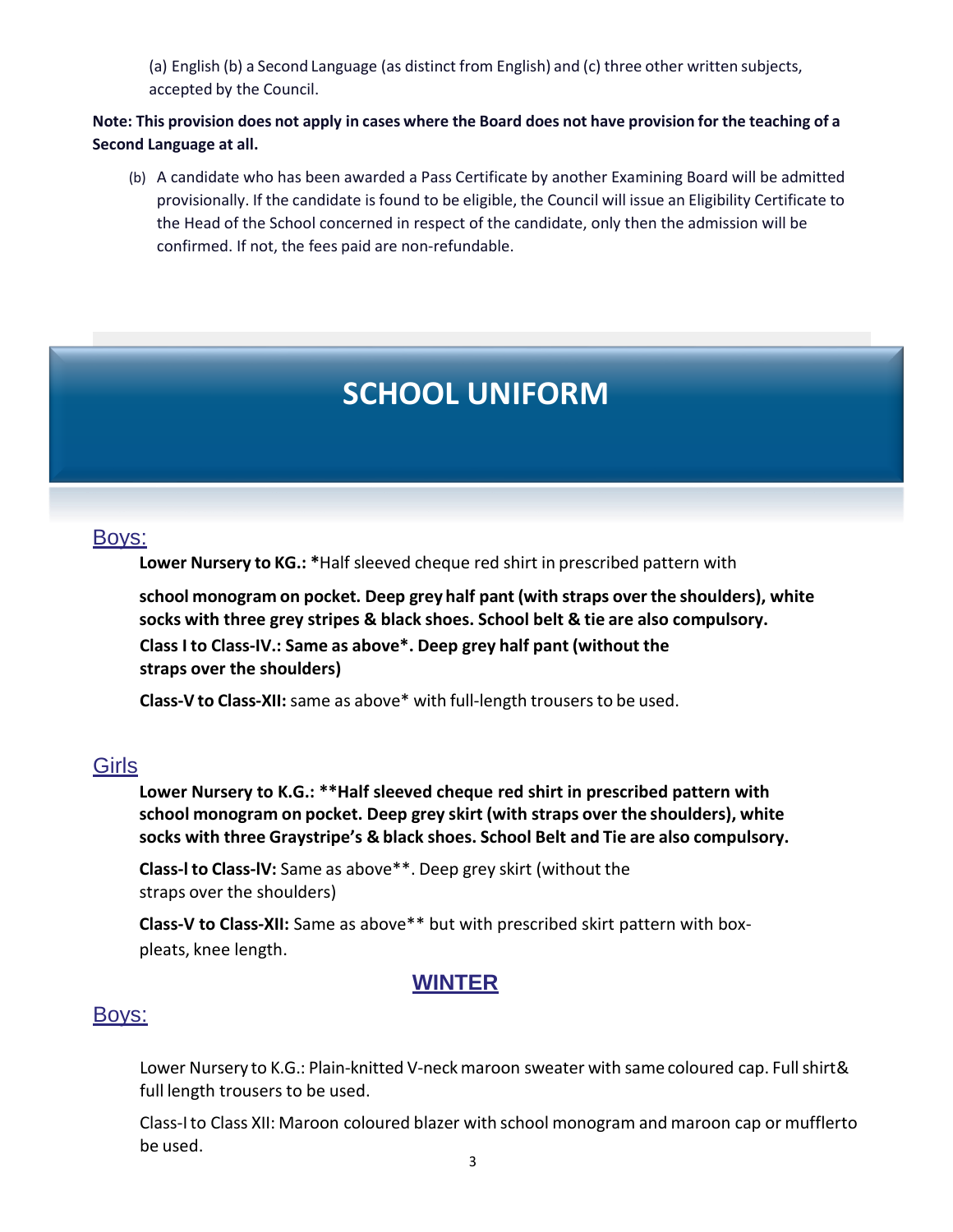#### Girls:

Lower Nursery to K.G.: Plain-knitted V-neck maroon coloured sweater with same colour scarf, white stockings to be used.

Class-l to Class-Xll: Maroon coloured Blazer with school monogram on the pocket. Maroon coloured scarf/muffler and glovesto be used.

## HOUSE UNIFORM Only for classes V to XII

White polo neck T-Shirt with school monogram (Collar as per house colour) and white track pants, white canvas shoes to be used.

Winter: Maroon coloured V-neck sweater to be used (not front open)

# **SCHOOL CLUBS (Class: V-XII)**

## **Preface:**

When we hold the candle to ignite our souls, hardly any place remains dark. Being a strong adherent of this notion, VSN is elated to introduce a new culture to make the path enlighten further by establishing School Clubs to the thesaurus of VSN.

School clubs will give birth to small communities, which will attract students relying on the same interests such as music, arts, ecology or literature. Club activities target to help the students develop a sense of unity and true ardor of teamwork.

## **The aims & objectives of the clubs:**

•The clubs will stimulate the impetus of the students to showcase the talent instilled and whatever else they learn in and outside the classrooms.

•The participation in clubs can hone the students' communication skills & foster creative thinking.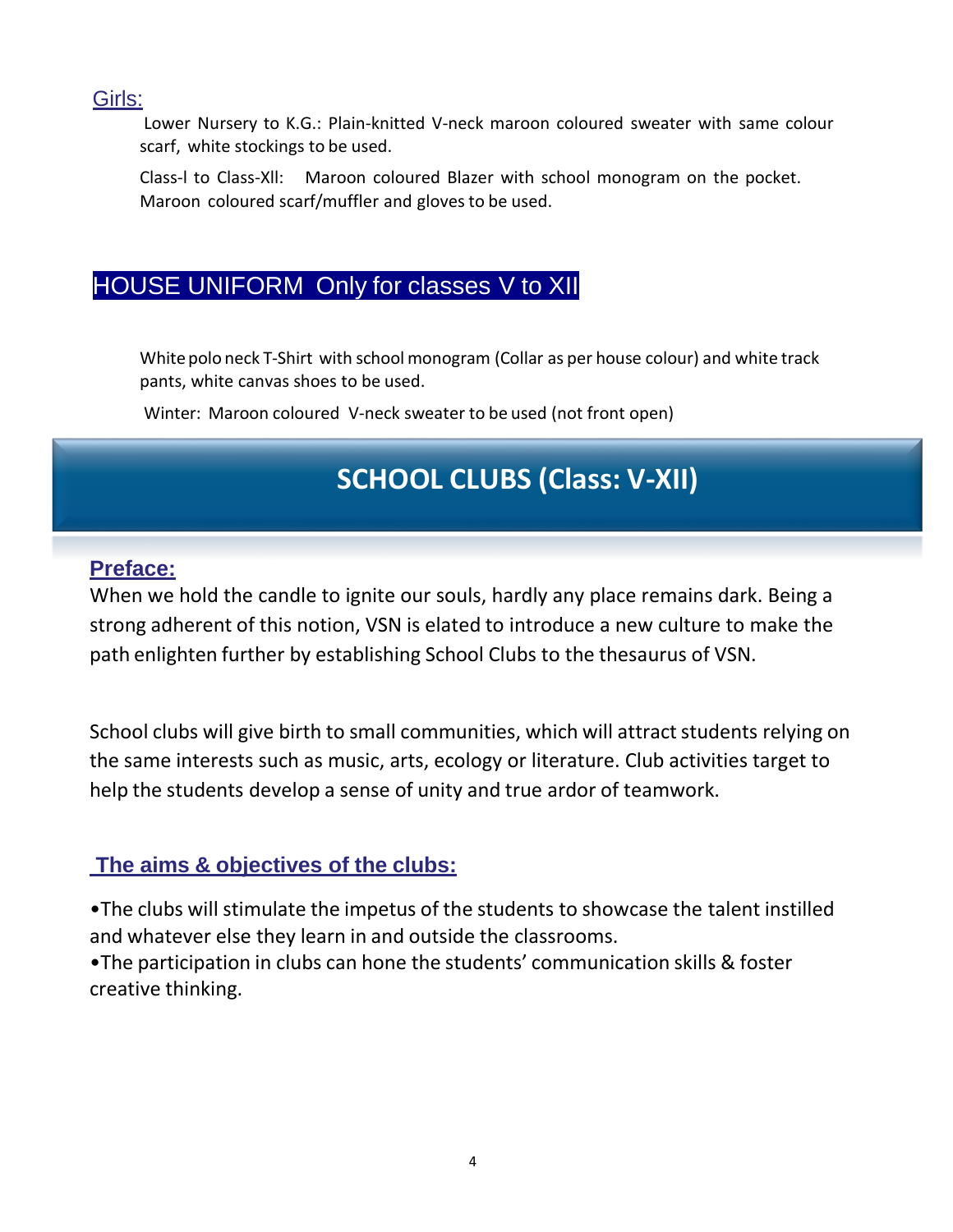- •Clubs will propagate highly engaged teams determining sheer productivity.
- The elementary lessons of literature, art & craft, ecological equilibrium & performing art etc. will be enjoined to the students.
- Overall cognitive development isthe key to unlock genuine growth.

To foster and harness various different talents of different students coming to VSN from multifarious backgrounds we have 4 clubs to provide the young learners' intellectual aspirations and self-expression. The clubs are:

## **\*1. Literati Club: \***

The society organizes a rich and diverse array of literary activities such as debates, declamations, group discussions, poetry writing and recitation, short story writing, quiz contests, interactive/lecture sessions, etc.

#### **\*2. Green Warrior Club: \***

This Eco Club focuses on the burning environmental issues among students to create a clean and green consciousness & promote sound environmental behaviors through a number of activities which will assert environment beyond the syllabus.

#### **\*3. Wiz art Club: \***

Wiz art club simplifies the ELEMENTS OF ART: The visual components of color, form, line, shape, space, texture, and value describing a wide variety of activities.

## **\*4. Aesthetical Club: \***

The club works on bringing out the hidden artist by introducing a minutely knit composition of dance, song & music.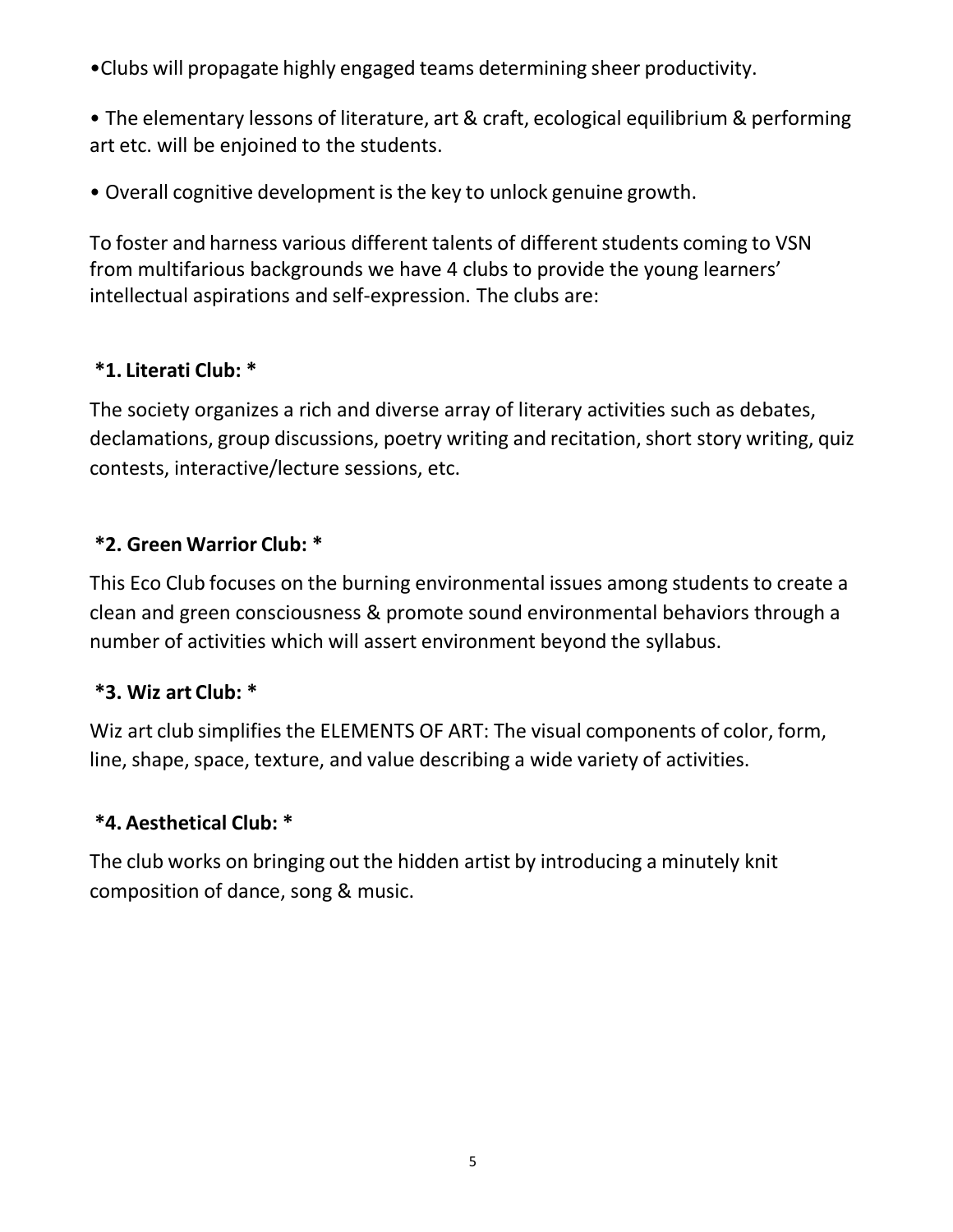Stop learning leads to ageing & We don't want to risk our youth. Our vitality will ever shine by transforming potential into achievement.

Let the fire remain burning, however little or hidden;

Let the revolution coming in with the new venture of VSN.

# **School Houses (Class: V-XII)**

## **Goals and Objectives of the four Houses**

Life, it is said cannot be measured into units, but rather experienced in its intensity and variety and it is the life of social luminaries which best exemplify this. Keeping this in view, VSN has decided to split the united mass of students into four fold divisions i.e,houses(R N Tagore/A P J Abdul Kalam/J C Bose/Kalpana Chawla), each with the name of four glorious figures from different walks of life, with the following aims and objectives:

• Promoting healthy sense of competitiveness and growth in realms of art, culture, sports and literary performances

- Developing teamwork, sportsman spirit and leadership qualities among students
- Increasing technical coordination and spirited exchange of ideas, information and materials among house members and clubs

• Translating ideas into tangible projects and enriching activities for metacognitive development of participants

• Strengthening the performative infrastructure of the school as well as it's cocurricular ecosystem

• Highlighting the melody of life through the clarity of cultural templates.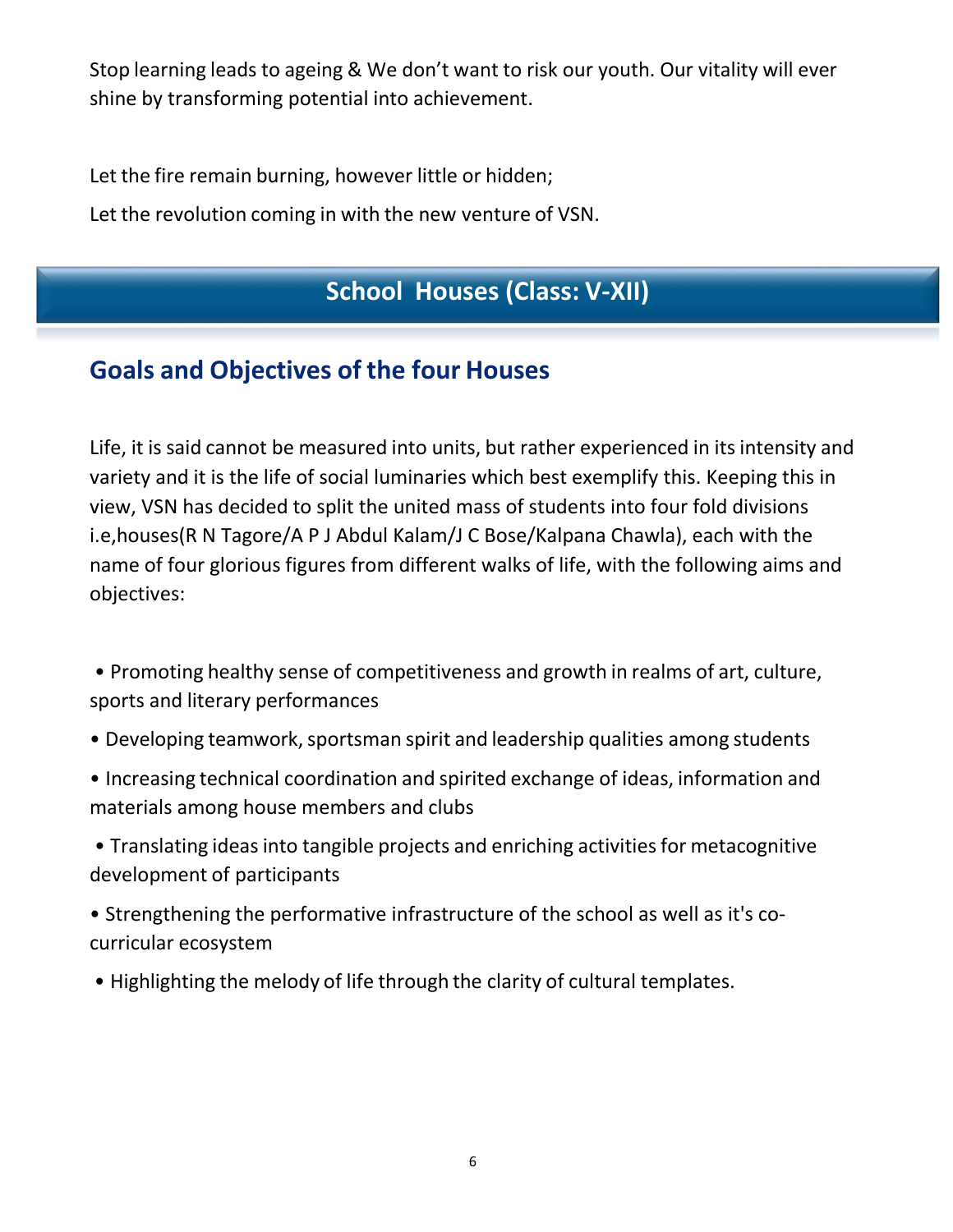# **List of Holidays – 2022-2023**

| Sl. No.        | <b>Purpose</b>                                             | <b>Date</b>               |
|----------------|------------------------------------------------------------|---------------------------|
| $\mathbf{1}$   | Ambedkar Jayanti, Good Friday &<br><b>Bengali New Year</b> | 14.04.2022 to 16.04.2022  |
| $\overline{2}$ | Eid-ul Fitar                                               | 03.05.2022                |
| 3              | <b>Summer Vacation</b>                                     | 16.05.2022 to 06.06.2022  |
| $\overline{4}$ | Rath Yatra                                                 | 01.07.2022                |
| 5              | Muharam                                                    | 09.08.2022                |
| 6              | Janmashtami                                                | 19.08.2022                |
| $\overline{7}$ | Vishwakarma Puja                                           | 17.09.2022                |
| 8              | Puja Holidays                                              | $01.10.2022 - 10.10.2022$ |
| 9              | Diwali Holidays                                            | 24.10.2022 - 29.10.2022   |
| 10             | Guru Nanak Jayanti                                         | 08.11.2022                |
| 11             | Christmas Holidays                                         | 25.12.2022-31.12.2022     |
| 12             | New Year                                                   | 01.01.2023                |
| 13             | Netaji Jayanti                                             | 23.01.2023                |
| 14             | Saraswati Puja                                             | 26.01.2023 & 27.01.2023   |
| 15             | Holi                                                       | 07.03.2023 & 8.03.2023    |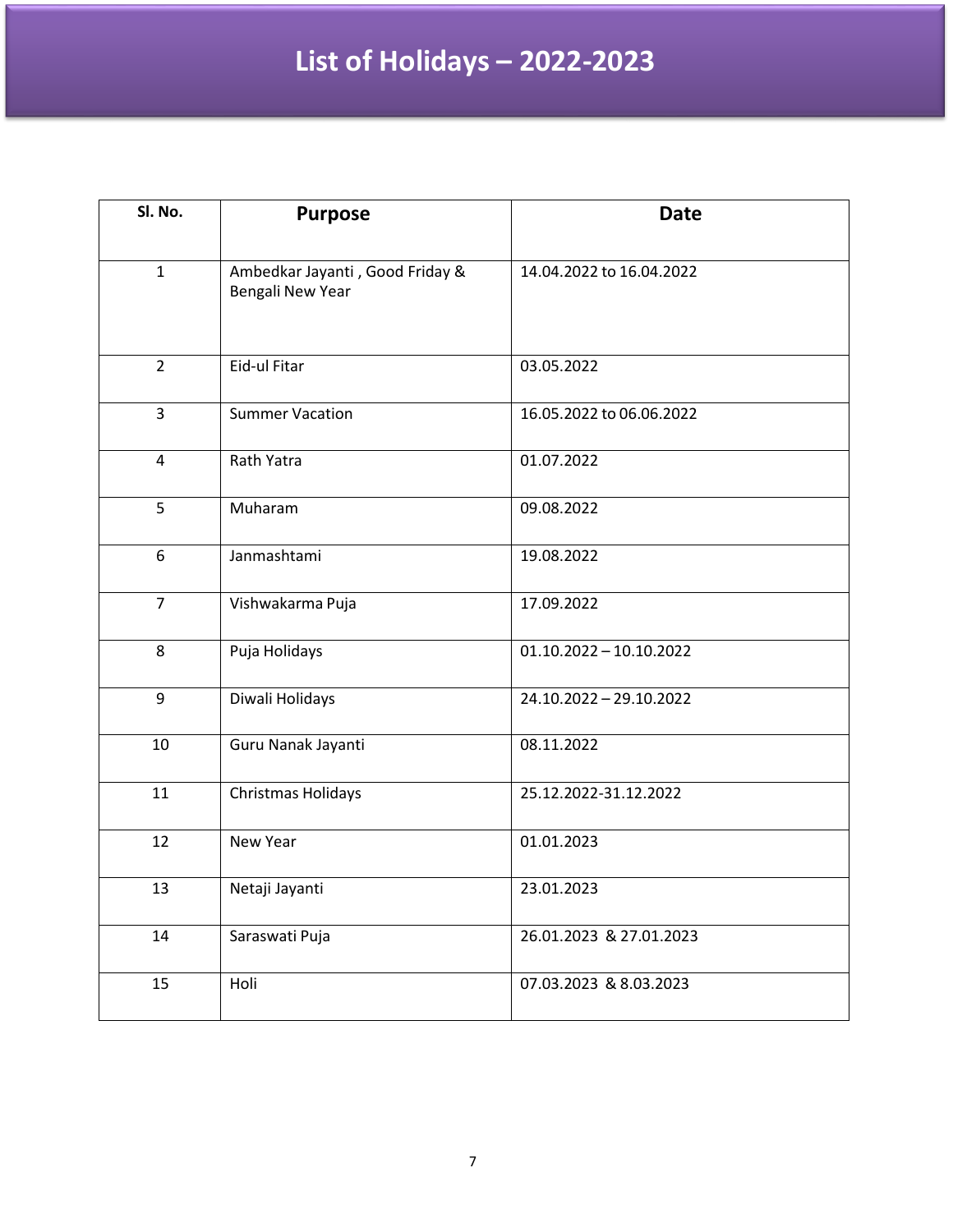## **School Timings**

| <b>Primary Campus</b> |                     |                       |  |  |
|-----------------------|---------------------|-----------------------|--|--|
| <b>Class</b>          | <b>Arrival Time</b> | <b>Departure Time</b> |  |  |
| LN                    | 8:10 AM             | 10:10 AM              |  |  |
| UN                    | 8:10 AM             | 10:20 AM              |  |  |
| КG                    | 8:10 AM             | 11:20 AM              |  |  |
|                       | 8:00 AM             | 12:00 PM              |  |  |
|                       | 8:00 AM             | 12:40 PM              |  |  |
| <b>III &amp; IV</b>   | 8:00 AM             | 1:10 PM               |  |  |

| <b>High Campus</b> |                     |                       |  |  |
|--------------------|---------------------|-----------------------|--|--|
| Class              | <b>Arrival Time</b> | <b>Departure Time</b> |  |  |
|                    | 10.00-10.20 AM      | 3:20 PM               |  |  |
| V١                 | 10.00-10.20 AM      | $3:50$ PM             |  |  |
| VII                | 10.00-10.20 AM      | 3:50 PM               |  |  |
| VIII & IX          | 10.00-10.20 AM      | 3:55 PM               |  |  |
| X & XII            | 10.00-10.20 AM      | 3:55 PM               |  |  |

## **School Assembly**

National Anthem

*Jana-gana-mana-adhinayaka, jaya he Bharata-bhagya-vidhata Panjaba-Sindha-Gujrata-Maharata- Dravida-Utkala-Vanga Vindhya-Himachala-Yamuna-Ganga Uchhala-Jaladhi-taranga*

*Tava shubha name jage Tava shubha ashisha mage Gave tava jaya-gatha Jana-gana-mangala-dayaka jaya he Bharata-bhagya-vidhata. Jaya he! Jaya he! Jaya he! Jaya jaya jaya, jaya he!*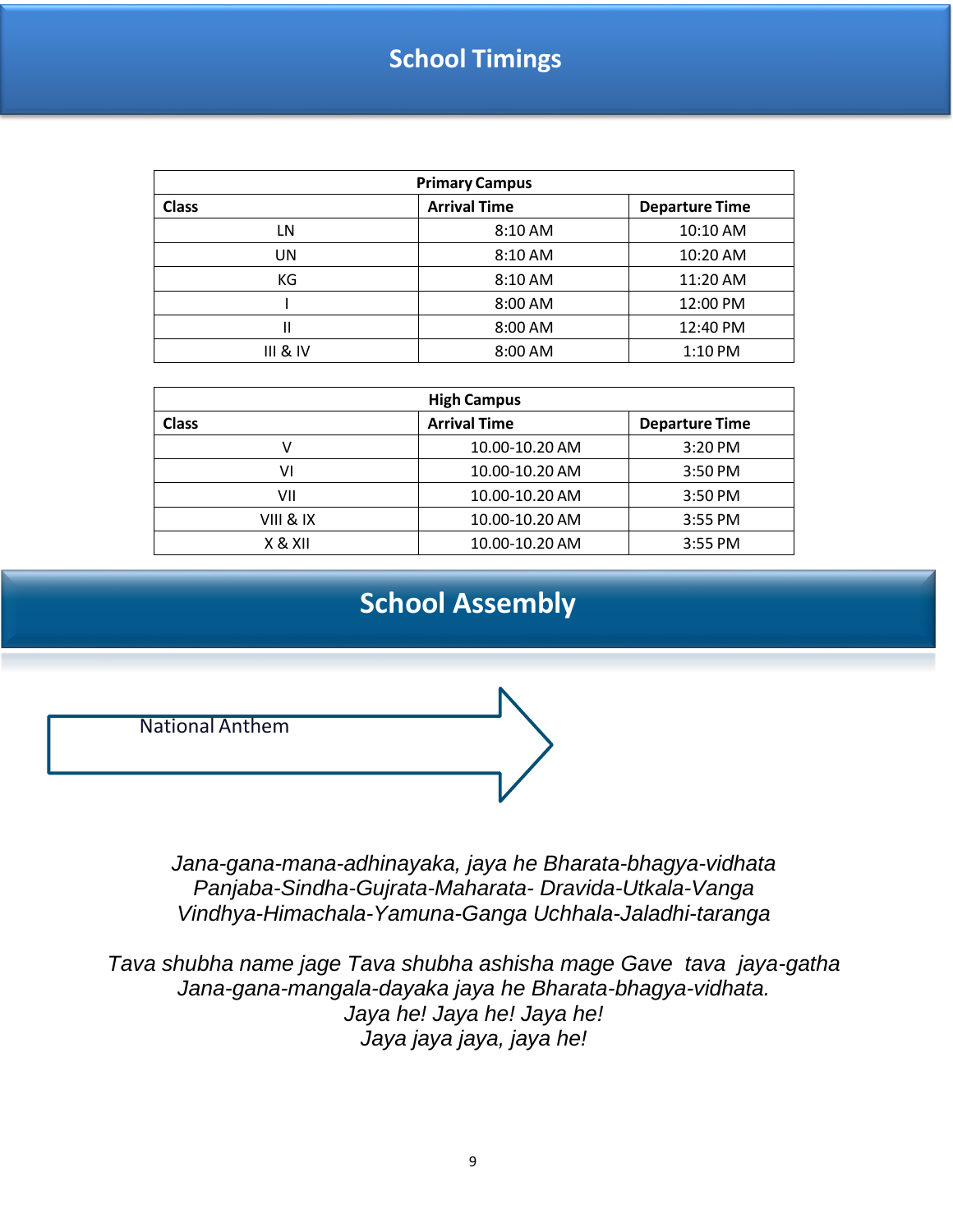#### **School Prayers**

Where the mind is without fear and the head is held high; Where knowledge is free; Where the world has not been broken up into fragments by narrow domestic walls; Where words come out from the depth of truth; Where tireless striving stretches its arms towards perfection; Where the clear stream of reason has not lost its way into the dreary desert sand of dead habit; Where the mind is led forward by thee into ever-widening thought and action Into that heaven of freedom, my Father, let my country awake.

Rabindranath Tagore